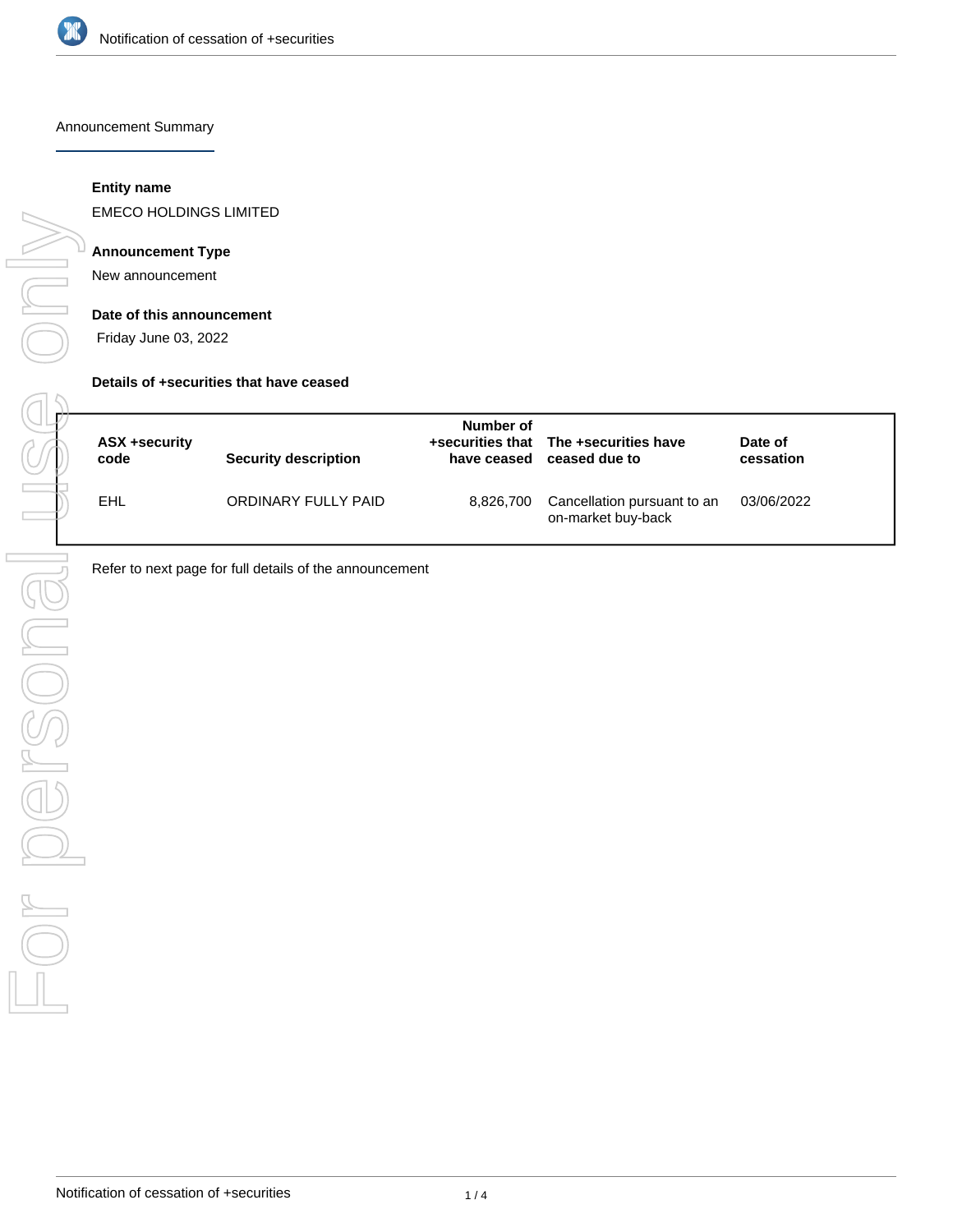

#### Part 1 - Announcement Details

#### **1.1 Name of +Entity**

EMECO HOLDINGS LIMITED

We (the entity named above) provide the following information about our issued capital.

**1.2 Registered Number Type**

ACN

**Registration Number** 112188815

**1.3 ASX issuer code**

EHL

**1.4 The announcement is** New announcement

#### **1.5 Date of this announcement**

3/6/2022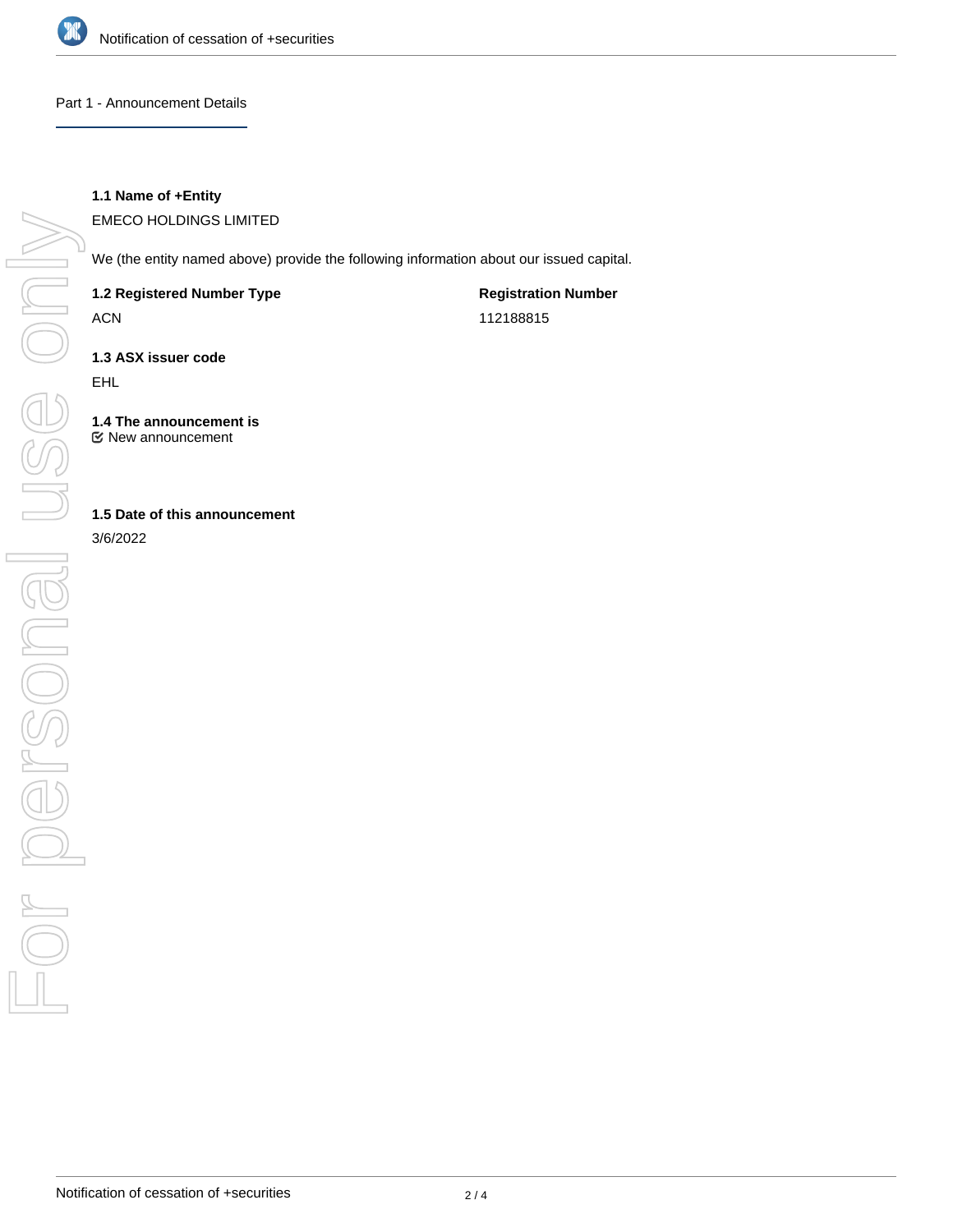

#### Part 2 - Details of +equity securities or +debt securities that have ceased

#### **ASX +Security Code and Description**

EHL : ORDINARY FULLY PAID

#### **Quoted +equity securities or +debt securities that have ceased**

#### **Number of securities that have ceased**

8,826,700

3/6/2022

## **Reason for cessation**

Cancellation pursuant to an on-market buy-back

## **Date of cessation**

**Is the entity paying any consideration for the cessation?** Yes

# **In what currency is the consideration being paid?**

AUD - Australian Dollar

## **Total consideration paid or payable for the securities** AUD 7,254,253.170000000000

#### **Any other information the entity wishes to notify to ASX about the cessation?**